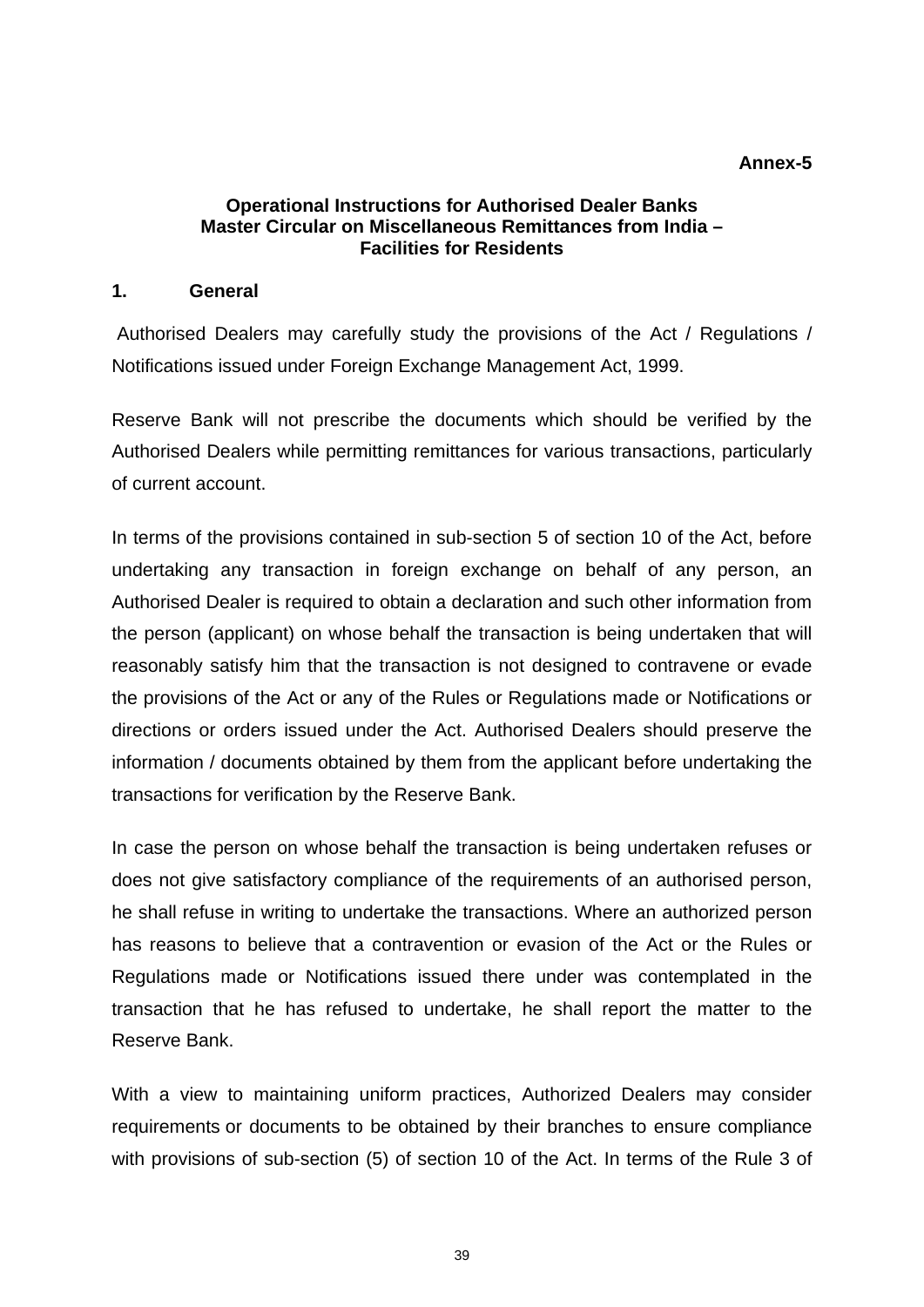the Foreign Exchange Management (Current Account Transactions) Rules, 2000, drawal of foreign exchange for the transactions included in Schedule I thereto is prohibited.

Authorised Dealers may release foreign exchange for transactions included in Schedule II to the Rules, provided the applicant has secured the approval from the Ministry/Department of Government of India indicated against the transaction.

In respect of transactions included in Schedule III, where the remittance applied for exceeds the limit, if any, indicated in the schedule or other transactions included in the Schedule III for which no limit have been stipulated would require prior approval of Reserve Bank. However, resident individual has the option to avail the Liberalised Remittance Scheme for Resident Individuals for making additional amount of remittance, subject to compliance with the terms and conditions of the Scheme. Remittances for all other current Account transactions which are not specifically prohibited under the Rules or which are not included in Schedule II or III may be permitted by the Authorised Dealers without any monetary/percentage ceilings subject to compliance with the provisions of subsection (5) of Section 10 of the Act. Remittances for transactions included in Schedule III may be permitted by Authorised Dealers up to the ceiling prescribed thereto.

Remittances to non-residents are allowed to be made by the Authorised Dealers on production of an undertaking by the remitter and a Certificate from a Chartered Accountant in the formats prescribed by the Central Board of Direct Taxes, Ministry of Finance, Government of India in their Circular No.10/2002 dated October 9, 2002. [cf. A.P. (DIR Series) Circular No.56 dated November 26, 2002].

## **2. Release of foreign exchange on self declaration basis**

Authorised Dealers may allow remittances up to USD 100,000 each towards (i) employment abroad (ii) emigration (iii) maintenance of close relatives abroad (iv) education abroad and (v) medical treatment abroad without insisting on any supporting documents but on the basis of self declaration incorporating the basic details of the transaction and submission of Application in Form A2. Authorised Dealers should also ensure that payment for purchase of foreign exchange is made by the applicant by means of cheque or demand draft or by debit to his/her account.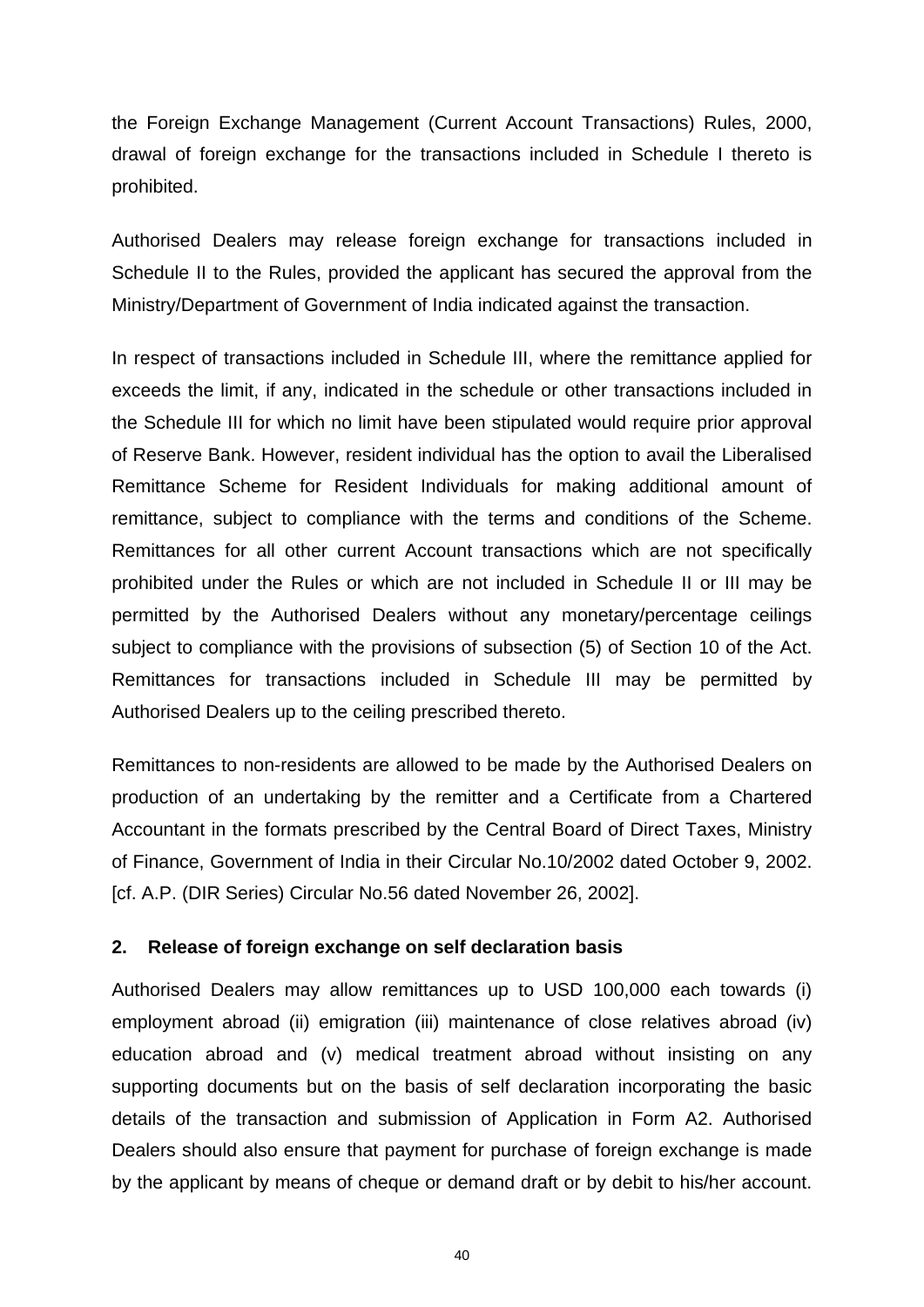Authorised Dealer may also accept the payment through credit /debit/prepaid card of the card holder as stipulated in our A.P. (DIR Series) Circular No.40 dated December 10, 2008. In addition, the existing facility of release of exchange by Authorised Persons up to USD 10,000 or its equivalent in one financial year for one or more private visits to any country (except Nepal and Bhutan) will continue to be available on a self-declaration basis.

# **3. Small Value Remittances**

Authorized dealers may release foreign exchange not exceeding USD 25,000 or its equivalent, for all permissible current account transactions. Authorised Dealers may obtain **simplified Application-cum-Declaration** form (Form A2) as shown at **Annex-2.**

## **4. Liberalized Remittance Scheme for Resident Individuals**

The remittance under the Scheme is available to the resident individuals for any permitted current or capital account transactions or a combination of both.

The facility under the Scheme is in addition to those already included in Schedule III of Foreign Exchange Management (Current Account Transactions) Rules, 2000. Remittances towards gift and donations have been subsumed under the Scheme.

Under the scheme, resident individuals can acquire and hold immovable property or shares (listed or otherwise) or debt instruments or any other assets outside India, without prior approval of the Reserve Bank. They can also open, maintain and hold foreign currency accounts with banks outside India. However remittance from India for margin or margin calls to overseas exchanges/overseas counterparty are not allowed under the scheme.

The individual will have to designate a branch of an AD through which all the remittances under the scheme will be made. It is mandatory to have PAN number to make remittances under the Scheme.

While allowing the facility to resident individuals, Authorised Dealers are required to ensure that "**Know Your Customer**" guidelines have been implemented in respect